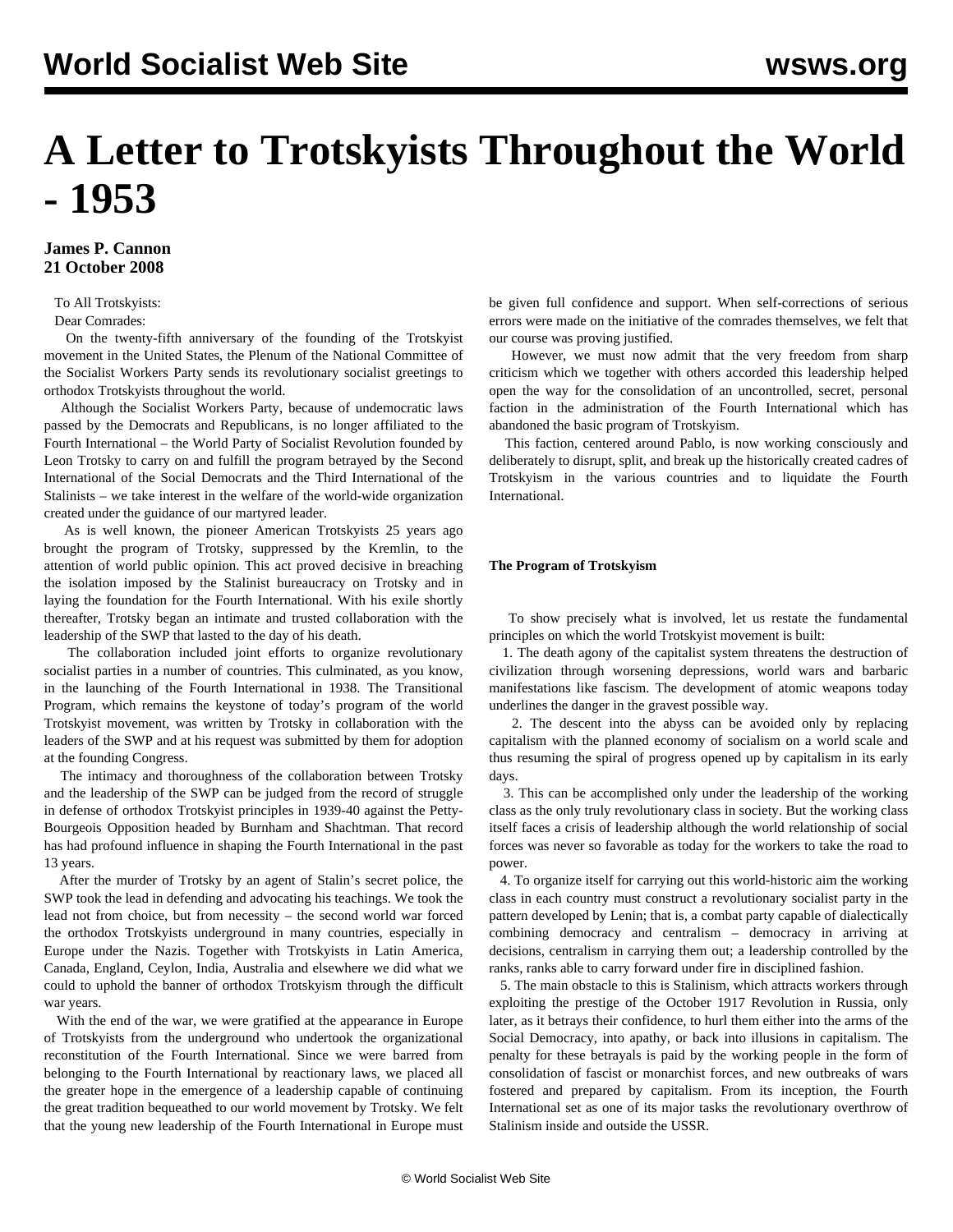6. The need for flexible tactics facing many sections of the Fourth International, and parties or groups sympathetic to its program, makes it all the more imperative that they know how to fight imperialism and all of its petty-bourgeois agencies (such as nationalist formations or trade-union bureaucracies) without capitulation to Stalinism; and, conversely, know how to fight Stalinism (which in the final analysis is a petty-bourgeois agency of imperialism) without capitulating to imperialism.

 These fundamental principles established by Leon Trotsky retain full validity in the increasingly complex and fluid politics of the world today. In fact the revolutionary situations opening up on every hand as Trotsky foresaw, have only now brought full concreteness to what at one time may have appeared to be somewhat remote abstractions not intimately bound up with the living reality of the time. The truth is that these principles now hold with increasing force both in political analysis and in the determination of the course of practical action.

#### **Pablo's Revisionism**

 These principles have been abandoned by Pablo. In place of emphasizing the danger of a new barbarism, he sees the drive toward socialism as "irreversible"; yet he does not see socialism coming within our generation or some generations to come. Instead he has advanced the concept of an "engulfing" wave of revolutions that give birth to nothing but "deformed," that is, Stalin-type workers' states which are to last for "centuries."

 This reveals the utmost pessimism about the capacities of the working class, which is wholly in keeping with the ridicule he has lately voiced of the struggle to build independent revolutionary socialist parties. In place of holding to the main course of building independent revolutionary socialist parties by all tactical means, he looks to the Stalinist bureaucracy, or a decisive section of it, to so change itself under mass pressure as to accept the "ideas" and "program" of Trotskyism. Under guise of the diplomacy required in tactical maneuvers needed to approach workers in the camp of Stalinism in such countries as France, he now covers up the betrayals of Stalinism.

 This course has already led to serious defections from the ranks of Trotskyism to the camp of Stalinism. The pro-Stalinist split in the Ceylon party is a warning to all Trotskyists everywhere of the tragic consequences of the illusions about Stalinism which Pabloism fosters.

 In another document, we are submitting a detailed analysis of Pablo's revisionism. In this letter we will confine ourselves to some recent tests that show in the decisive field of action how far Pablo has gone in conciliationism to Stalinism and how grave the danger is to the existence of the Fourth International.

 With the death of Stalin, the Kremlin announced a series of concessions in the USSR, none of them political in character. In place of characterizing these as nothing but part of a maneuver aimed at further retrenchment of the usurping bureaucracy and part of the preparation for a leading bureaucrat to assume the mantle of Stalin, the Pabloite faction took the concessions as good coin, painted them up as political concessions, and even projected the possibility of the "sharing of power" by the Stalinist bureaucracy with the workers. (*Fourth International*, January-February, 1953, p.13.)

 The "sharing of power" concept, promulgated most bluntly by Clarke, a high priest of the Pablo cult, was indirectly sanctioned as dogma by Pablo himself in an unanswered but obviously leading question: Will the liquidation of the Stalinist regime take the form, Pablo asks, "of violent inter-bureaucratic struggles between elements who will fight for the status quo, if not for turning back, and the more and more numerous elements

drawn by the powerful pressure of the masses?" (*Fourth International*, March-April, 1953, p.39.)

 This line fills the orthodox Trotskyist program of political revolution against the Kremlin bureaucracy with a new content; namely, the revisionist position that the "ideas" and "program" of Trotskyism will filter into and permeate the bureaucracy, or a decisive section of it, thus "overthrowing" Stalinism in an unforeseen way.

 In East Germany in June the workers rose against the Stalinistdominated government in one of the greatest demonstrations in the history of Germany. This was the first proletarian mass uprising against Stalinism since it usurped and consolidated power in the Soviet Union. How did Pablo respond to this epochal event?

 Instead of clearly voicing the revolutionary political aspirations of the insurgent East German workers, Pablo covered up the counterrevolutionary Stalinist satraps who mobilized Soviet troops to put down the uprising ("...the Soviet leaders and those of the various 'People's Democracies' and the Communist Parties could no longer falsify or ignore the profound meaning of these events. They have been obliged to continue along the road of still more ample and genuine concessions to avoid risking alienating themselves forever from support by the masses and from provoking still stronger explosions. From now on they will not be able to stop half-way. They will be obliged to dole out concessions to avoid more serious explosions in the immediate future and if possible to effect a transition 'in a cold fashion' from the present situation to a situation more tolerable for the masses.") (Statement of the International Secretariat of the Fourth International. Published in *The Militant*, July 6.)

 Instead of demanding the withdrawal of Soviet troops – the sole force upholding the Stalinist government – Pablo fostered the illusion that "more ample and genuine concessions" would be forthcoming from the Kremlin's gauleiters. Could Moscow have asked for better assistance as it proceeded to monstrously falsify the profound meaning of those events, branding the workers in revolt as "fascists" and "agents of American imperialism," and opening a wave of savage repression against them?

#### **The French General Strike**

 In France, in August the greatest general strike in the history of the country broke out. Put in motion by the workers themselves against the will of their official leadership, it presented one of the most favorable openings in working-class history for the development of a real struggle for power. Besides the workers, the farmers of France followed with demonstrations, indicating their strong dissatisfaction with the capitalist government.

 The official leadership, both Social Democrats and Stalinists, betrayed this movement, doing their utmost to restrain it and avert the danger to French capitalism. In the history of betrayals it would be difficult to find a more abominable one if it is measured against the opportunity that was present.

 How did the Pablo faction respond to this colossal event? They labeled the action of the Social Democrats a betrayal – but for the wrong reasons. The betrayal, they said, consisted of negotiating with the government behind the backs of the Stalinists. This betrayal, however, was a secondary one, deriving from their main crime, their refusal to set out on the road to taking power.

 As for the Stalinists, the Pabloites covered up their betrayal. By that action they shared in the Stalinist betrayal. The sharpest criticism they found themselves capable of uttering against the counter-revolutionary course of the Stalinists, was to accuse them of "lack" of policy.

This was a lie. The Stalinists had no "lack" of policy. Their policy was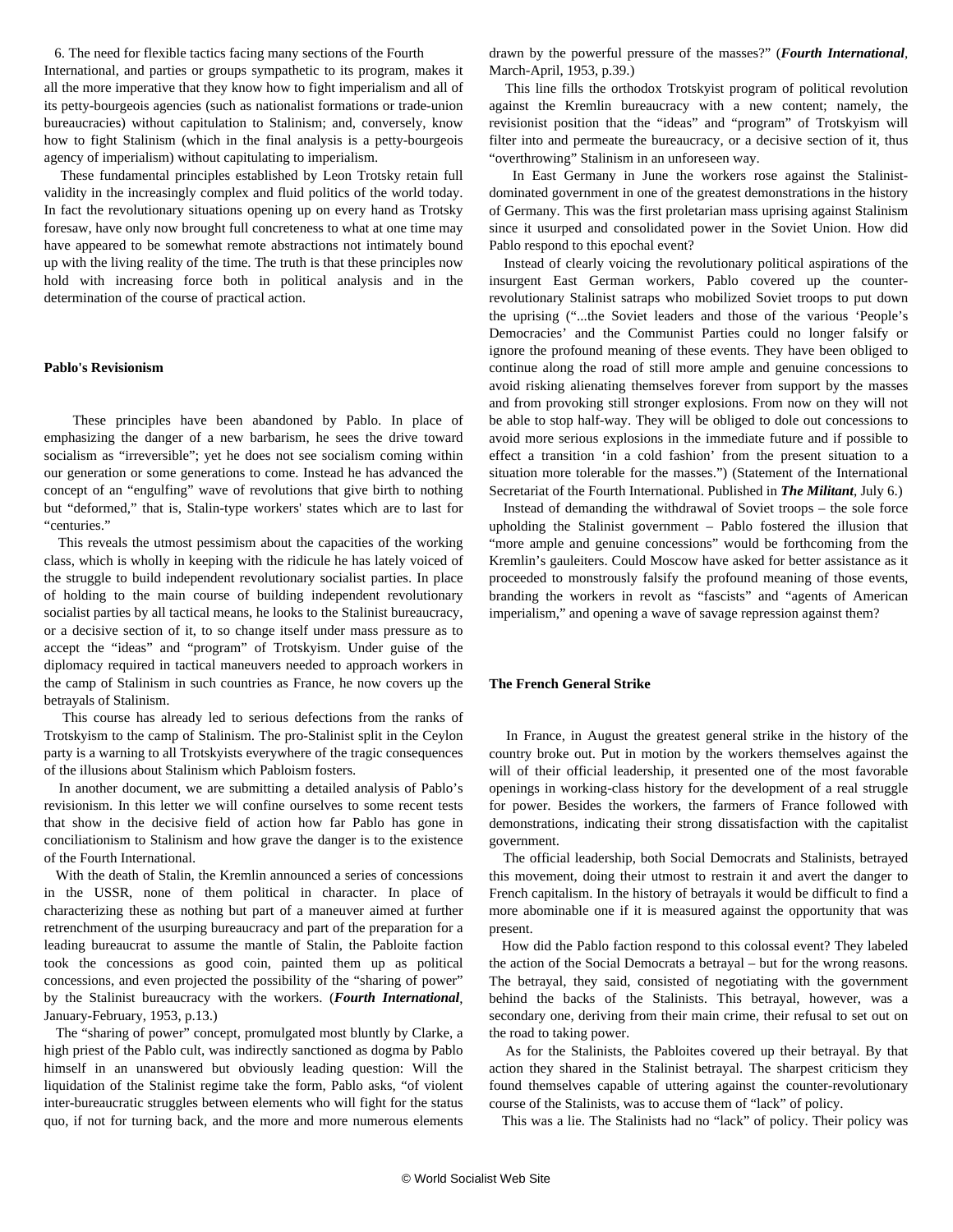to maintain the status quo in the interests of Kremlin foreign policy and thereby to help bolster tottering French capitalism.

 But this was not all. Even for the internal party education of the French Trotskyists Pablo refused to characterize the Stalinist role as a betrayal. He noted "the role of brake played, to one degree or another, by the leadership of the traditional organizations" – a betrayal is a mere "brake"! – "but also their capacity – especially of the Stalinist leadership – to yield to the pressure of the masses when this pressure becomes powerful as was the case during these strikes." (*Political Note No.1*)

 One might expect this to be sufficient conciliation to Stalinism from a leader who has abandoned orthodox Trotskyism, but still seeks the cover of the Fourth International. However, Pablo went still further.

#### **An Infamous Leaflet**

 A leaflet of his followers addressed to the workers at the Renault plant in Paris declared that in the general strike the Stalinist leadership of the CGT (main French trade-union federation) "was correct in not introducing demands other than those wanted by the workers." This in face of the fact that workers *by their actions* were demanding a Workers and Farmers Government!

 Arbitrarily separating the Stalinist-headed unions from the Communist Party – evidence of the most mechanical thinking or evidence of deliberate design in covering up the Stalinists? – the Pabloites declared in their leaflet that so far as the significance of the strike and its perspectives were concerned "this point only concerned the trade union secondarily. The criticism to make on this point does not apply to the CGT which is a trade union organization, which must first and foremost act as such, but to the parties whose role it was to point out the deep political significance of this movement and its consequences." (Leaflet *To the Workers' Organizations and to the Workers of Renault*, dated September 3, 1953. Signed by Frank, Mestre, and Privas).

 In these statements we see the complete abandonment of everything Trotsky taught us about the role and the responsibilities of the trade unions in the epoch of the death agony of capitalism.

 Then the Pabloite leaflet "criticizes" the French Communist Party for its "absence of line," for simply placing itself "on the level of the trade union movement instead of explaining to the workers that this strike was an important stage (!) in the crisis of French society, the prelude (!) to a vast class struggle, where the problem of workers' power would be posed in order to save the country from capitalist swindling and open the way to socialism."

 If the Renault workers were to believe the Pabloites, all that the perfidious French Stalinist bureaucrats were guilty of was a trace of syndicalism instead of a deliberate betrayal of the biggest general strike in the history of France.

 Pablo's approval of the policy of the CGT leadership seems scarcely credible, yet there is the inescapable fact staring one in the face. In the biggest general strike ever seen in France, Pablo blandly puts as "correct," a French version of Gompers' bourgeois policy of keeping the unions out of politics. And this in 1953!

 If it is incorrect for the CGT leadership to advance political demands in consonance with objective needs, including formation of a Workers and Farmers Government, then why is the Socialist Workers Party demanding of the present-day Gompers' of the American trade-union movement that they organize a Labor Party? A Labor Party that would aim at putting a Workers and Farmers Government in power in the United States?

 Pablo's rubber-stamp OK appears in a still stranger light when we remind ourselves that the CGT leadership happens to be highly political. At the slightest gesture from the Kremlin, it is prepared to call the workers out on no matter what wild political adventure. Recall, for instance, its role in the events initiated by the anti-Ridgway demonstrations last year. These Stalinist trade-union figures did not hesitate to call for strikes to protest the arrest of Duclos, a leader of the Communist Party.

 The fact is that the CGT leadership revealed its highly political character once again in the general strikes. With all the skill of years of perfidy and double dealing, it deliberately tried to head off the workers, to stifle their initiative, to prevent the workers' political demands from breaking through. The Stalinist trade-union leadership consciously betrayed. And it is this course of betrayal that Pablo calls "correct".

 But even this does not complete the account. One of the principal aims of the Pabloite leaflet is to denounce French Trotskyists who conducted themselves in the Renault plant during the strike as genuine revolutionists. It specifically names two comrades who have "been expelled from the Fourth International and its French Section for more than a year." It states that this "group has been expelled for reasons of indiscipline; and the orientation which it has followed, especially in the course of the last strike movement, is opposed to that actually defended by the PCI (French Section of the Fourth International)." The reference to the "group" is actually to the majority of the French Section of the Fourth International which was arbitrarily and unjustly expelled by Pablo.

 Has the world Trotskyist movement ever before heard of such a scandal as officially denouncing Trotskyist militants to Stalinists and providing rationalizations to the workers for an abominable Stalinist betrayal?

 It should be noted that the Pabloite denunciation of these comrades before the Stalinists follows the verdict of a workers' tribunal acquitting the Trotskyists in the Renault plant of slanders leveled at them by the Stalinists.

#### **The American Pabloites**

 The test of these world events is sufficient, in our opinion, to indicate the depth of Pabloite conciliationism toward Stalinism. But we would like to submit for public inspection of the world Trotskyist movement some additional facts.

 For over a year and a half, the Socialist Workers Party has been engaged in a struggle against a revisionist tendency headed by Cochran and Clarke. The struggle with this tendency has been one of the most severe in the history of our party. At bottom it is over the same fundamental questions that divided us from the Burnham-Shachtman group and the Morrow-Goldman group at the beginning and end of World War II. It is another attempt to revise and abandon our basic program. It has involved the perspective of the American revolution, the character and role of the revolutionary party and its methods of organization, and the perspectives for the world Trotskyist movement.

 During the post-war period a powerful bureaucracy consolidated itself in the American labor movement. This bureaucracy rests on a large layer of privileged, conservative workers who have been "softened" by the conditions of war prosperity. This new privileged layer was recruited in large measure from the ranks of former militant sectors of the working class, from the same generation that founded the CIO.

 The relative security and stability of their living conditions have temporarily paralyzed the initiative and fighting spirit of these workers who previously were in the forefront of all militant class actions.

 Cochranism is the manifestation of the pressure of this new labor aristocracy, with its petty-bourgeois ideology, upon the proletarian vanguard. The moods and tendencies of the passive, relatively satisfied layer of workers act as a powerful mechanism transmitting alien pressures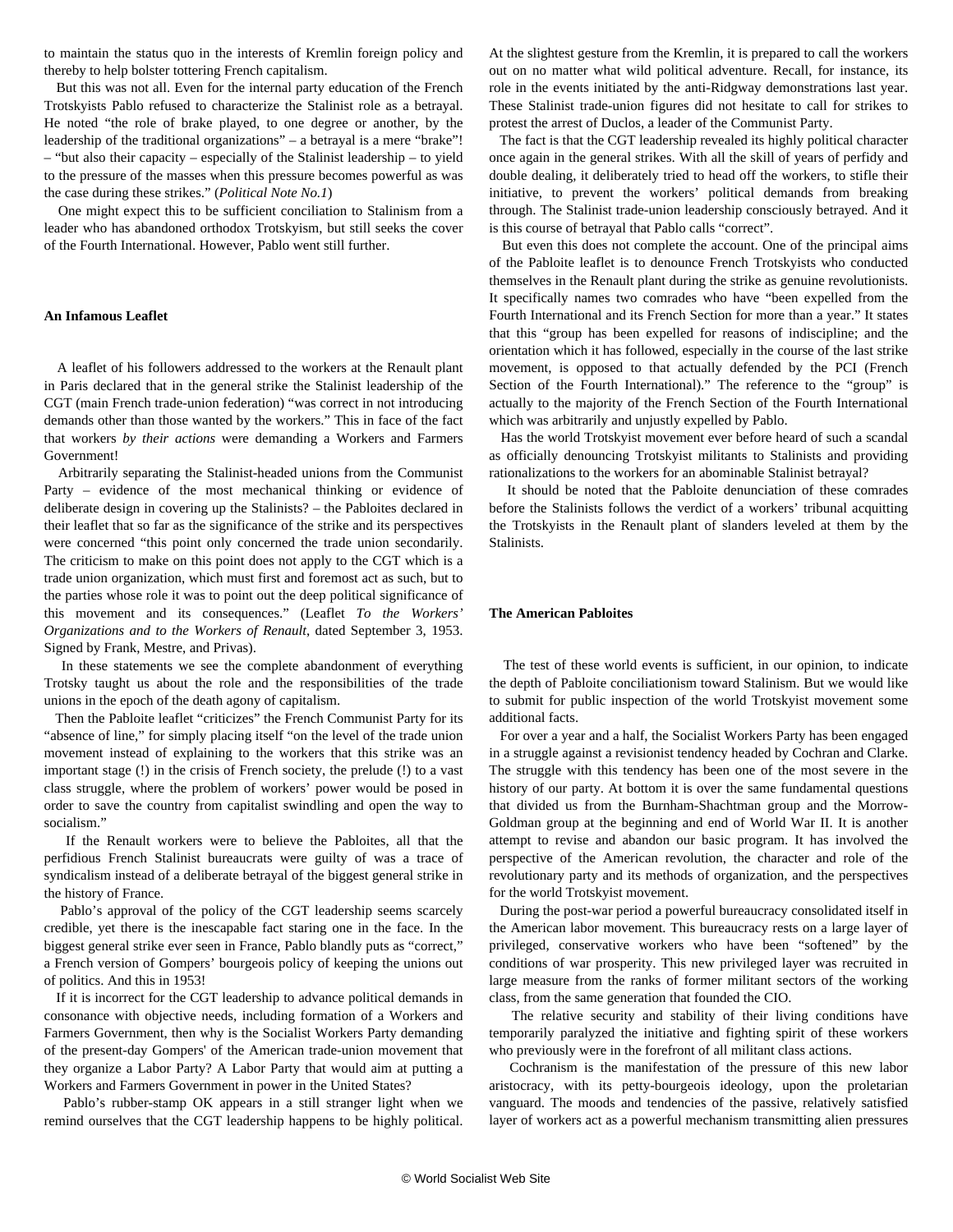into our own movement. The slogan of the Cochranites, "Junk the Old Trotskyism," expresses this mood.

 The Cochranite tendency sees the powerful revolutionary potential of the American working class as some far-off prospect. They denounce as "sectarian" the Marxist analysis which reveals the molecular processes creating new fighting regiments in the American proletariat.

 Insofar as there are any progressive tendencies within the working class of the United States they see them only in the ranks or periphery of Stalinism and among "sophisticated" union politicians – the rest of the class they consider so hopelessly dormant that they can be awakened only by the impact of atomic war.

 Briefly, their position reveals: Loss of confidence in the perspective of the American revolution; loss of confidence in the role of the revolutionary party in general and the Socialist Workers Party in particular.

#### **Features of Cochranism**

 As all the sections of the world movement well know from their own hard and difficult experiences, pressures exist far greater than prolonged war prosperity and the sweep of reaction such as has been bearing down upon us in the United States. But the factor that sustains cadres under the most difficult circumstances is the burning conviction of the theoretical correctness of our movement, the knowledge that they are the living means for advancing the historic mission of the working class, the understanding that to one degree or another the fate of humanity depends on what they do, the firm belief that whatever the momentary circumstances may be, the main line of historic development demands the creation of Leninist combat parties that will resolve the crisis of humanity through a victorious socialist revolution.

 Cochranism is the substitution of skepticism and theoretical improvisations and journalistic speculation for this orthodox Trotskyist world outlook. It is this that has made the struggle in the SWP irreconcilable in the same sense that the struggle with the Petty-Bourgeois Opposition in 1939-40 was irreconcilable.

 The Cochranites have manifested the following features in the course of the struggle:

 1) Disrespect for party tradition and the historic mission of the party. Hardly an opportunity is lost by the Cochranites to denigrate, ridicule and preach contempt for the 25-year tradition of American Trotskyism.

 2) A tendency to replace principled Marxist politics with unprincipled combinations against the party "regime." Thus the Cochranite faction is composed of a bloc of contradictory elements. One group, centered mainly in New York, favors a kind of "entry" tactic in the American Stalinist movement.

 Another group, composed of conservatized union elements, centered primarily in Detroit, sees little to be gained by turning to the Stalinists. It bases its revisionist outlook on an over-estimation of the stability and lasting power of the new labor bureaucracy.

 Also attracted to Cochranism are individuals grown tired, who can no longer stand the pressures of the present adverse conditions and who are looking for a plausible rationalization with which to retire into inactivity.

 The cement binding this unprincipled bloc is common hostility to orthodox Trotskyism.

 3) A tendency to shift the party away from what our main arena must be in America, the politically unawakened workers of the mass production industries. The Cochranites, in effect, dropped the program of transitional slogans and demands which the SWP has used as a bridge toward these workers and argued that the majority in continuing this course was adapting itself to the backwardness of the workers.

 4) A conviction that all possibility of the American working class coming forward in radical opposition to American imperialism before the Third World War is ruled out.

 5) Gross experimental theorizing with "left" Stalinism that boils down to the extravagant belief that the Stalinists "can no longer betray," that Stalinism includes a revolutionary side which makes it possible for the Stalinists to lead a revolution in the United States, in the process of which they would absorb Trotskyist "ideas" so that the revolution would eventually "right itself."

 6) Adaptation to Stalinism in the face of new events. They support and defend the conciliation to Stalinism found in Pablo's interpretation of the downfall of Beria and the subsequent sweeping purges in the USSR. They repeat all the Pabloite arguments covering the counter-revolutionary role of Stalinism in the great uprising of the East German workers and the French general strike. They even interpret the turn of American Stalinism toward the Democratic Party a mere "right oscillation" within a "left turn."

 7) Contempt for the traditions of Leninism in questions of organization. For a time they attempted to set up "dual power" in the party. When they were rebuffed by the overwhelming majority of the party at the May 1953 Plenum, they agreed in writing to abide by the rule of the majority and the political line as decided by the Plenum. Subsequently, they broke their agreement, renewing their factional sabotage of party activities on a more feverish and hysterical basis than ever.

 Cochranism, whose main features we have indicated above, was never more than a weak minority in the party. It would never have amounted to more than the most feeble and sickly expression of pessimism had it not been for the aid and encouragement it received from Pablo behind the backs of the party leadership.

 Pablo's secret encouragement and support was exposed soon after our May Plenum, and since then Pablo has been openly collaborating with the revisionist faction in our party and inspiring them in their campaign of sabotage of party finances, disruption of party work and preparations for a split.

 The Pablo-Cochran faction finally culminated this disloyal course with an organized boycott in New York of the Twenty-fifth Anniversary Celebration of the party, which was combined with a wind-up rally in the New York municipal election campaign.

 This treacherous, strikebreaking action constituted, in effect, an organized demonstration against the 25-year struggle of American Trotskyism, and, at the same time, an act of objective aid to the Stalinists who expelled the initiating nucleus of American Trotskyism in October 1928.

 The organized boycott of this meeting was, in effect, a demonstration against the campaign of the Socialist Workers Party in the New York municipal election.

 All who participated in this treacherous, anti-party action obviously consummated the split which they had long been preparing, and forfeited all right to membership in our party.

 Formally recording this fact, the Twenty-fifth Anniversary Plenum of the SWP suspended the National Committee members who organized the boycott and declared that all members of the Pablo-Cochran faction who participated in this treacherous, strikebreaking action or who refuse to disavow it have by that fact placed themselves outside the ranks of the SWP.

**Methods of the Comintern**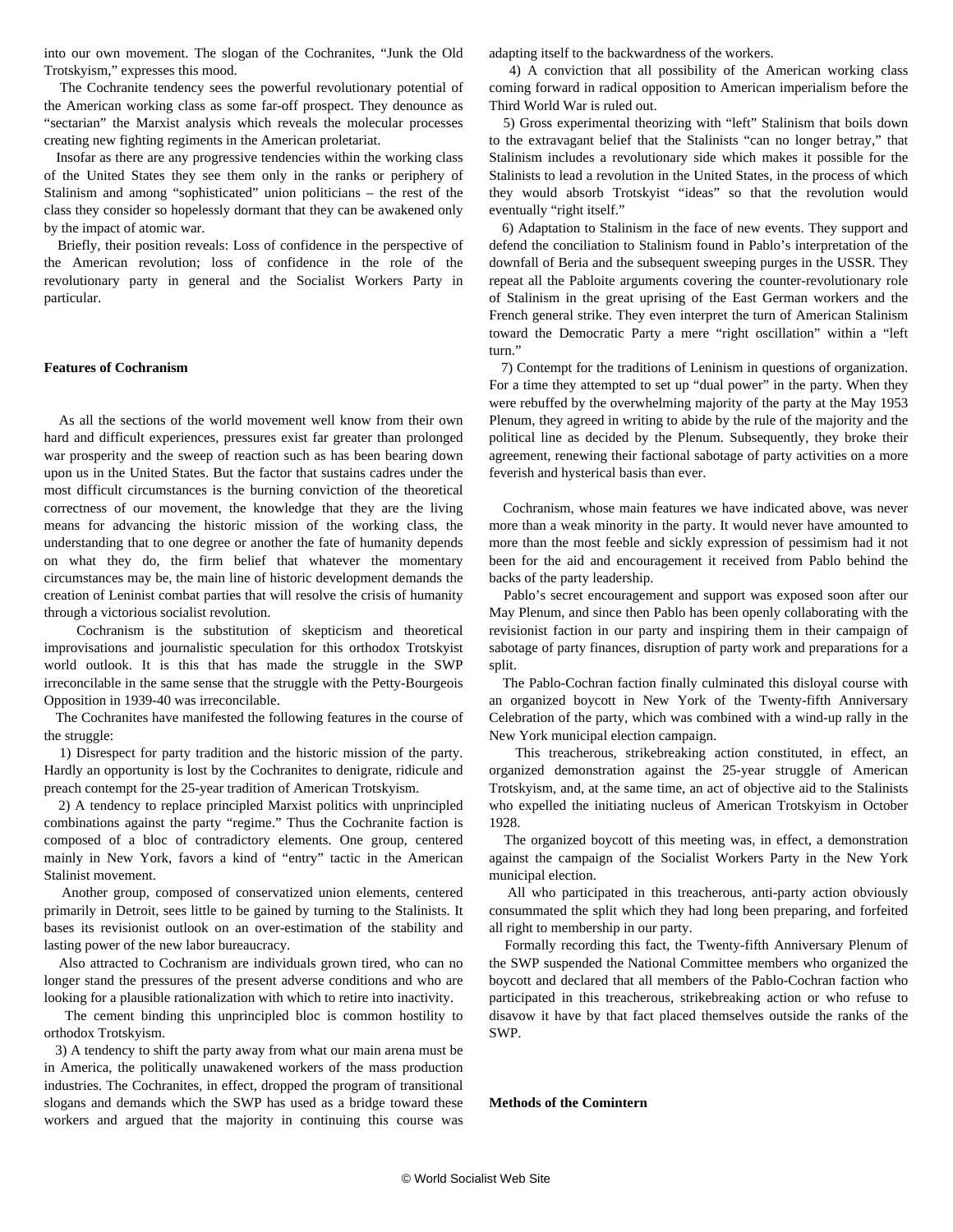Pablo's duplicity in presenting one face to the leadership of the SWP while secretly collaborating with the revisionist Cochranite tendency is a method that is alien to the tradition of Trotskyism. But there is a tradition to which it does belong – Stalinism. Such devices, used by the Kremlin, were instrumental in corrupting the Communist International. Many of us had personal experience with all this in the 1923-28 period.

 The evidence is now decisive that this way of operating is not an isolated aberration on the part of Pablo. A consistent pattern is apparent.

 For instance, in one of the leading European sections of the Fourth International, an outstanding party leader recently received an order from Pablo, directing him to conduct himself as one "who defends until the Fourth World Congress the majority line and the discipline of the International." Along with the ultimatum Pablo threatened reprisals if his orders were not obeyed.

 The "majority" to which Pablo refers here is simply the modest label he places on himself and the small minority hypnotized by his revisionist novelties. Pablo's new line is in violent contradiction to the basic program of Trotskyism. It is only beginning to be discussed in many parts of the world Trotskyist movement. Not having been backed by a single Trotskyist organization, it does not constitute the approved official line of the Fourth International.

 The first reports we have received indicate outrage at his high-handed attempt to foist his revisionist views on the worldwide organization without waiting for either discussion or a vote. We already have enough information to state that the Fourth International is certain to reject Pablo's line by an overwhelming majority.

 Pablo's autocratic demand to a leader of a section of the Fourth International to refrain from criticizing Pablo's revisionist political line is bad enough. But Pablo did not stop there. While trying to gag this leader and prevent him from participating in a free discussion in which the rank and file might benefit from his experience, knowledge and insight, Pablo proceeded to intervene organizationally, attempting to crystallize a minority revisionist faction to conduct war on the leadership of the section.

 This procedure is out of the foul tradition of the Comintern as it underwent degeneration under the influence of Stalinism. If there were no other issue than this, it would be necessary to fight Pabloism to a finish to save the Fourth International from internal corruption.

 Such tactics have an obvious purpose. They are part of the preparation for a coup by the Pabloite minority. Utilizing Pablo's administrative control, they hope to impose his revisionist line on the Fourth International and, wherever it is resisted, to reply by splits and expulsions.

 This Stalinist organizational course began, as is now quite clear, with Pablo's brutal abuse of administrative control in his disruptive campaign against the majority of the French section of the Fourth International more than a year and a half ago.

 By fiat of the International Secretariat, the elected majority of the French section was forbidden to exercise its rights to lead the political and propaganda work of the party. Instead, the Political Bureau and the press were put under the control of a minority through the Cominternist device of a "parity commission."

 At the time, we deeply disapproved this arbitrary action by which a minority was used to arbitrarily overturn a majority. As soon as we heard about it, we communicated our protest to Pablo. However, we must admit that we made an error in not taking more vigorous action. This error was due to insufficient appreciation on our part of the real issues involved. We thought the differences between Pablo and the French section were tactical and this led us to side with Pablo, despite our misgivings about his organizational procedure, when, after months of disruptive factional struggle, the majority was expelled.

 But at bottom the differences were programmatic in character. The fact is that the French comrades of the majority saw what was happening more

clearly than we did. The Eighth Congress of their party declared that "a grave danger menaces the future and even the existence of the Fourth International...Revisionist conceptions, born of cowardice and pettybourgeois impressionism have appeared within its leadership. The still great weakness of the International, cut off from the life of the sections, has momentarily facilitated the installation of a system of personal rule, basing itself and its anti-democratic methods on revisionism of the Trotskyist program and abandonment of the Marxist method." (*La Verité*, Sept. 18, 1952.)

 The whole French situation must be re-examined in the light of subsequent developments. The role of the majority of the French section played in the recent general strike demonstrated in the most decisive way that they know how to uphold the fundamental principles of orthodox Trotskyism. The French section of the Fourth International was unjustly expelled. The French majority, grouped around the paper *La Verité*, are the real Trotskyists of France and are so openly recognized by the SWP.

 Particularly revolting is the slanderous misrepresentation Pablo has fostered of the political position of the Chinese section of the Fourth International. They have been pictured by the Pablo faction as "sectarians," as "fugitives from a revolution."

 Contrary to the impression deliberately created by the Pablo faction, the Chinese Trotskyists acted as genuine revolutionary representatives of the Chinese proletariat. Through no fault of theirs they have been singled out as victims by the Mao regime in the way that Stalin singled out for execution the entire generation of Lenin's Bolsheviks in the USSR, emulating the Noskes and Scheidemanns of Germany who singled out the Luxemburgs and Liebknechts of the 1918 revolution for execution. But Pablo's line of conciliationism toward Stalinism leads him inexorably to touch up to the Mao regime *couleur de rose* while putting gray tints on the firm, principled stand of our Chinese comrades.

#### **What to Do**

 To sum up: The lines of cleavage between Pablo's revisionism and orthodox Trotskyism are so deep that no compromise is possible either politically or organizationally. The Pablo faction has demonstrated that it will not permit democratic decisions truly reflecting majority opinion to be reached. They demand complete submission to their criminal policy. They are determined to drive all orthodox Trotskyists out of the Fourth International or to muzzle and handcuff them.

 Their scheme has been to inject their Stalinist conciliationism piecemeal and likewise in piecemeal fashion, get rid of those who come to see what is happening and raise objections. That is the explanation for the strange ambiguity about many of the Pabloite formulations and diplomatic evasions.

 Up to now the Pablo faction has had a certain success with this unprincipled and Machiavellian maneuverism. But the qualitative point of change has been reached. The political issues have broken through the maneuvers and the fight is now a showdown.

 If we may offer advice to the sections of the Fourth International from our enforced position outside the ranks, we think the time has come to act and to act decisively. The time has come for the orthodox Trotskyist majority of the Fourth International to assert their will against Pablo's usurpation of authority.

 They should in addition safeguard the administration of the affairs of the Fourth International by removing Pablo and his agents from office and replacing them with cadres who have proved in action that they know how to uphold orthodox Trotskyism and keep the movement on a correct course both politically and organizationally.